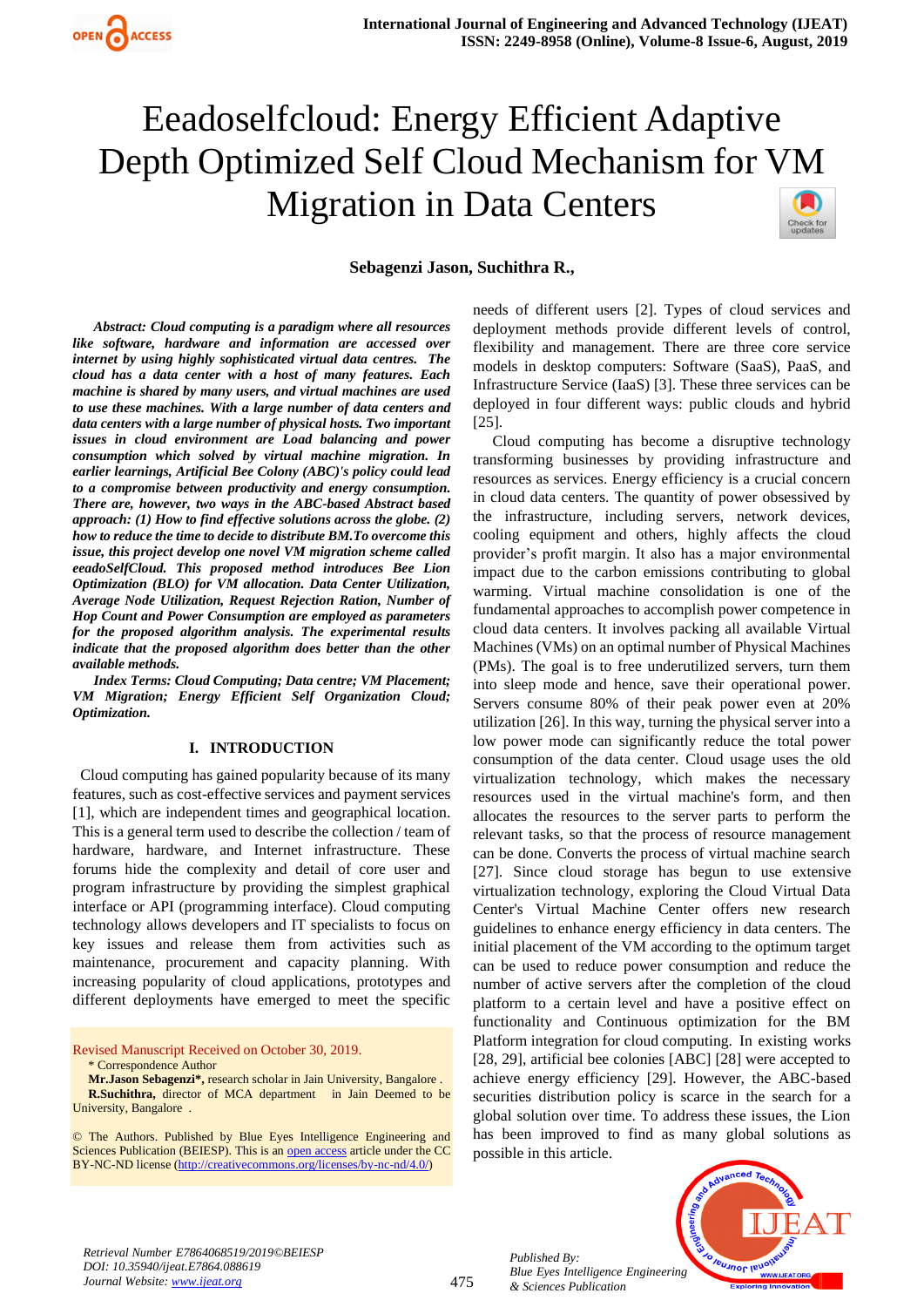Based on the principle of Lion Optimization, it is likely to jump from a local minimum to find the best places in the world. Considering this concept, the article highlights a policy for distributing the energy efficiency of the electric power efficiently with the installation of the lions.

The most important principles of this report are summarized as follows: (i) The concept of Artificial Bee Colony is employed to overcome the problem of how to meet the best acceleration of the best solution in the database. (ii) The idea of increasing the effectiveness of the Lion Optimization has been approved to achieve the most  $m$ estimated global optimums. (iii) After achieving the best global optimums, VM's migration rate has been significantly reduced to achieve high power effectiveness.

The article remains are prepared as follows. Section 2 reviews your work. The rules for initial deployment and time for placing a virtual machine in the data center are proposed in Part III. Section IV illustrates the experimental results using a model simulation model. The conclusion in addition to the future work of this study are presented in Section V.

# **II. RELATED WORK**

With the rapid growth of cloud computing, the data center is expanding as well as the use of energy generated by the data center, resulting in high operating costs. So, reducing energy consumption in the data center is an issue that needs urgent solutions. The use of energy in the data center provided is closely related to the use of resources. Resource utilization to reduce energy consumption should be improved to reduce operating costs of data centers. Currently, the most effective way to achieve this goal is to use virtualization technologies that can better utilize server resources. The improvement of the use of resources through virtual technology is divided into two categories: the initial placement [21, 22] and the consolidation of BM [23, 24]. Most of the VM site's research has been done by domestic and foreign scientists. These techniques are discussed in this segment. Feller et al. [4] propose the Ant Colony Optimization (ACO) approach to overcome the Multidimensional bin-packing difficulty (MDBP) in the context of dynamic workload consolidation. Authors used their own java-based toolkit EnaCloud as a cloud simulation environment. ACO algorithm is compared to classical greedy FFD algorithm. Authors suggests that the workload placement is to be done initially using FFD algorithm because it has low computation time. And then, on periodic-basis, daily or weekly for example, the proposed ACO algorithm is used to optimize the placements. Kansal et al [8] suggest using a Firefly based optimization approach. They attempt to locate the superlative VM-Host pair where through the proposed FireFly Optimization Energy-aware Virtual Machine Migration (FFO-EVMM) approach to maximize energy efficiency through the optimum number of migrations. Farahnakian et al. [9] Creates problems of unification as a multi-purpose issue that addresses three conflicting goals. Reducing energy consumption, maintaining the minimum BM BM exchange and avoiding SLA. Ant Colony System (ACS) is used as a meta-heuristic algorithm, where the amount of pheromone produced by the ants accumulate on the preferred migration plans. Wu et al. [5] regards the consolidation problem as a grouping problem,

whose objective is to divide a set of VMs into a number of disjoint subsets, representing PMs. They propose a score function for to evaluate both; a method for estimating the cost of migration and a method to estimate the upper limit for maximum energy savings. An improved version for the classical grouping genetic algorithm is proposed and applied to the consolidation problem. Xu Gaochao et al. [6] has introduced a new cloud-based migration policy based on cloud computing for cloud environments, incorporating the idea of an artificial bee colony (ABC) with the same coincidence idea of binary search and selective policy Boltzmann to improve. ABC-based approaches have better abilities for world-class navigation and the ability to exploit the region. They also use the Bayesian theory to further improve the ABC-based process for the best solution. As a result, the whole approach achieves lasting efficiency for energy savings. The experimental results show that PS-ABC clearly reduces the use of energy and increases the likelihood of VHI work and migration better than the existing research. This makes the results of VM changes live efficient and meaningful. A. Mevada et al. In [7], a good policy for deploying energy efficient virtual machines for cloud balancing systems. The authors requested a modification of the VM usage algorithm to reduce the use of energy, the balance of storage, and enhance the introduction of the VM. The proposed algorithm has not been implemented and tested under different conditions in real time or experimental. Adhianto et al. [10] Creates a DVMC problem as a NP-hard unclear optimization problem. They requested an algorithm based on the Ant Colony Optimization (ACO) method to overcome the issues. The mathematical model for estimating energy prices due to migration, migration costs and SLA abuse because migration is advised. The proposed algorithm is compared to other DVMC algorithms with migration and is said to reduce the total power consumption by about 47%. Marzolla et al. [11] propose V-Man, a DVMC algorithm based on a simple gossiping protocol. The algorithm maintains an overlay network in which all the active hosts are organized. Every host, i.e. node, on the network can only interact with some of the network hosts, its neighbors. Each node periodically broadcasts messages about the number of hosted VMs on that node to its neighbors and receives messages about the number of VMs hosed by its neighbors. The node with the greater number of VMs migrates them to its neighboring node till the destination node reaches a predefined threshold for the maximum number of hosted VMs. However, this work assumes that all the hosted VMs are identical. A host utilization can be determined given only the number of hosted VMs. This is not valid in practice since VMs vary in terms of their sizes and resource demands. Moreover, the migration overhead is ignored. Wang et al. [12] Created VM location algorithm based on optimal swarm optimization (PSO). The algorithm has been improved for in-depth data usage in the National Information Center (NCDC). Wang et al. Do not accept the same host. The proposed algorithm based on the PSO is compared to the Best Limitations Resolution (MBFD), the first (FF) and Best Rule (BF) algorithm.

*Published By: Blue Eyes Intelligence Engineering & Sciences Publication* 



*Retrieval Number E7864068519/2019©BEIESP DOI: 10.35940/ijeat.E7864.088619 Journal Website[: www.ijeat.org](http://www.ijeat.org/)*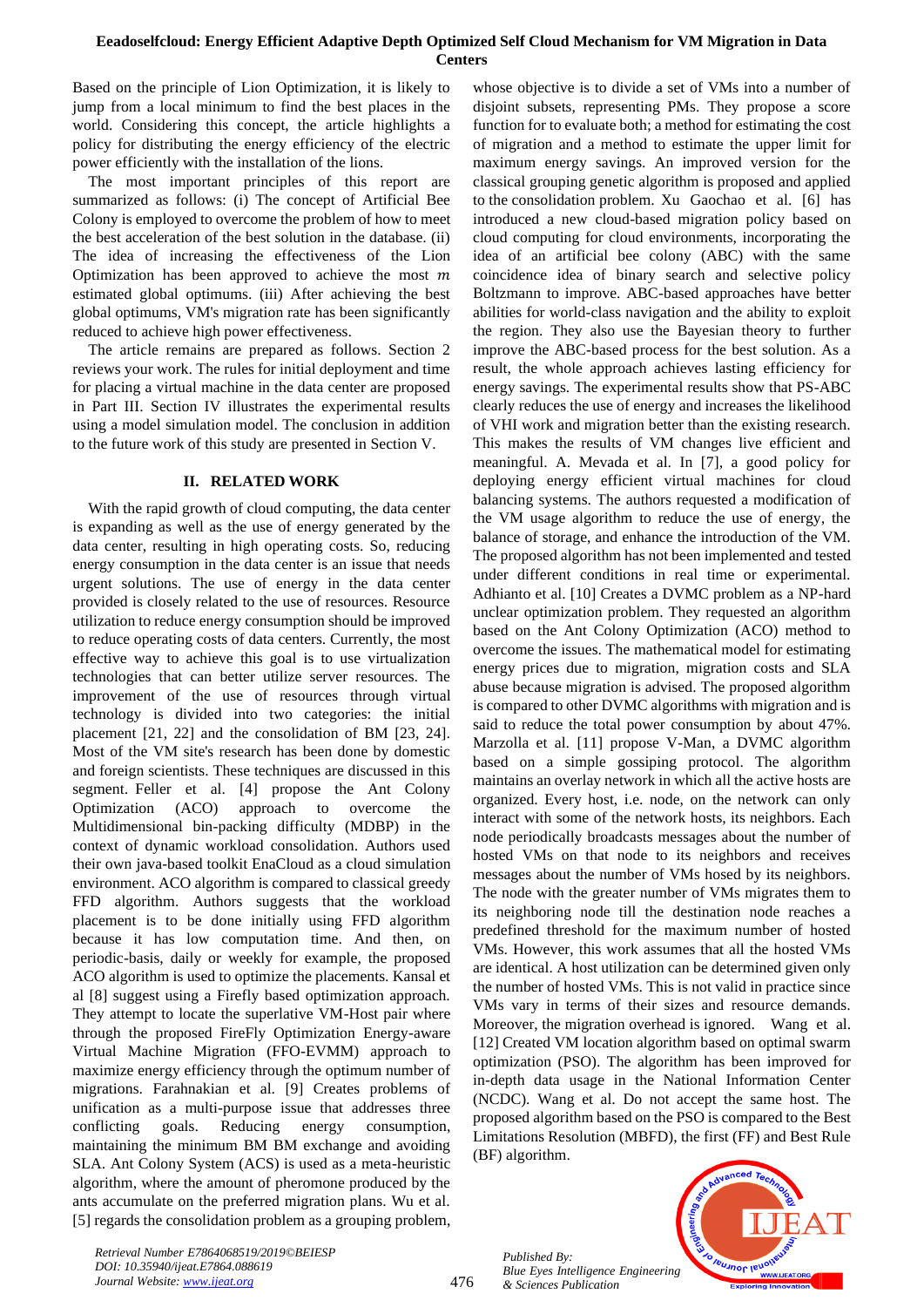

It has been shown that the algorithm is the power efficiency at the data processing center that looks like wood. One of the definitions of this work is that it assumes that each VM performs service. Although energy savings are the primary goal of BM consolidation, most literary efforts ignore the expense of migration. Rybina et al. [13] Provides mathematical models for estimating energy prices for migration. This is achieved by seeking additional energy from two homeowners involved in the immigration process as well as the length of the process. Researchers have shown that the BM size, the available bandwidth and the type of storage are the parameters that contribute to the energy cost of living in the habitat. During migration, energy increases for both the outside and the target engine as the speed of the network increases. The type of workload applied to the VM changes affects the energy usage of the switch. The VM emulator size and available bandwidth are parameters that contribute to the time of change generally. Large VMs last longer than smaller virtual machines and provide faster speeds to ensure faster exchanges. Strunk [14] also states that the energy regime, due to changes in the switch, differs by two parameters: the number of VM's RAM will be changed and the speed of the network. Many experiments were conducted and the data received were used to create patterns using a linear regression. This job offers a mathematical model for estimating the energy value of a live immigration operation on a virtual machine. This model has been tested and has been proven to be more than 90% accurate. The limit of this job is that the template established is only valid for inactive virtual machines. Rybina [15] et al. There are five resource usage parameters: the number of missed failures in the cache, the number of downloaded instructions, the CPU usage proportion of the active memory used by the resulting server to the data rate and the number of "dirty pages" Found on foreign servers during migration. This work is different. Rybina et al. Use MLR to model the power usage dependencies during migration on the tested resource parameters. At first, it was shown that energy consumption was dependent on linear parameters for each of the parameters considered. Then the regression method of all sub-groups is used to find the best MLR model. The requested experiment shows that the CPU instruction has been retired, the latest level caching has been missed, and the page of the polluted pages that the server viewed during the immigration process is the most important parameter for use. Energy for intensive charge.

Jia Zhao. et al. [16] proposed PSO (Particle Swarm Optimisation) based PS-ES (Placement Selection Energy Saving) algortihm where SA (Simulated Annealing) idea with probability theory was introduced for long term optimization on energy saving Its incremental energy consumption parameter was compared with DAPSO ( Dynamic Adaptive PSO) , PS-ABC (PSArtificial Bee Colony) and shows better results than the two. Thiruvenkadam T. et al. [17] compared several VM placement algorithms like Round-robin, Greedy, Energy save, Dynamic priority based, Genetic which are popularly used in cloud environment. The survey shows that Genetic Dynamic priority based and Genetic algorithms consumes least energy. Arnab et al. [18] discussed dynamic consolidation of VMs which is one of the advantages of Live Migration by which idle hosts are switched to sleep mode in cloud computing. They used online based approach like ALG for single VM migration and dynamic consolidation of VMs. Depending on past data they proposed novel heuristics technique by which the threshold utilization is automatically adjusted and it is energy and performance efficient.

Jeyarani et al. [19] SAPSO (Particular Swarm Optimization Optimization) was proposed to provide a virtual cloud virtual machine efficiently targeted when plotting the VM object set to a set of dynamic energy resource resources extracted The mapping is minimal and does not affect the functionality. The benefits of the proposed solution are obvious. It not only focuses on improving the cloud user coordination burden, but it also focuses on creating efficient data center data centers to make it easier for cloud providers. However, this approach may still be ineffective and cause further events and expenditures from a long-term perspective, as it does not matter the future burden. The proposed PS-ES algorithm is a heuristic approach based on PSO, an intellectual algorithm and advances SA (Simulated Annealing). Gaochao Xu et al. [20] Shows a new method called PS-ABC. Its algorithm has two parts. In part, it combines the concept of artificial bee colonies (ABCs), which has the same concept as the beginning of binary search concept and the Boltzmann recruitment policy to achieve ABC-based approaches that are capable of researching Better global. For local operations. The other part is that it uses Bayes theoretical theory to optimize more ABC-based processes to get the best faster solutions. The whole approach achieves long-term optimization for energy savings. However, by achieving a more precise solution to today's problems, the long-term impact of energy efficiency increases has been achieved. It does not take into account the whole issue of long-term outlook for Cloud Data Center. Even though it has achieved an inter-generational global optimization in the algorithm cycle, it can result in better results from the baseline data operations of the Cloud Data Center. As a result, the PSES proposed in this article has an energy saving effect rather than PS-ABC over long-term cloud data centers.

#### **III. PROPOSED WORK**

If you are using *Word,* use either the Microsoft Equation Editor or the *MathType* add-on (http://www.mathtype.com) for equations in your paper (Insert | Object | Create New | Microsoft Equation *or* MathType Equation). "Float over text" should *not* be selected.

# **A.VM Placement**

Virtual machines can be located in the data center in addition to during execution. During the launch of the virtual computer software, it is created and placed on a machine or machine appropriate to the data center, called the early assignment of the virtual machine. Nevertheless, during the implementation of the virtual machine application, the machine can be switched from machine to machine to reduce the number of servers called operating areas.

*Published By: Blue Eyes Intelligence Engineering & Sciences Publication* 



*Retrieval Number E7864068519/2019©BEIESP DOI: 10.35940/ijeat.E7864.088619 Journal Website[: www.ijeat.org](http://www.ijeat.org/)*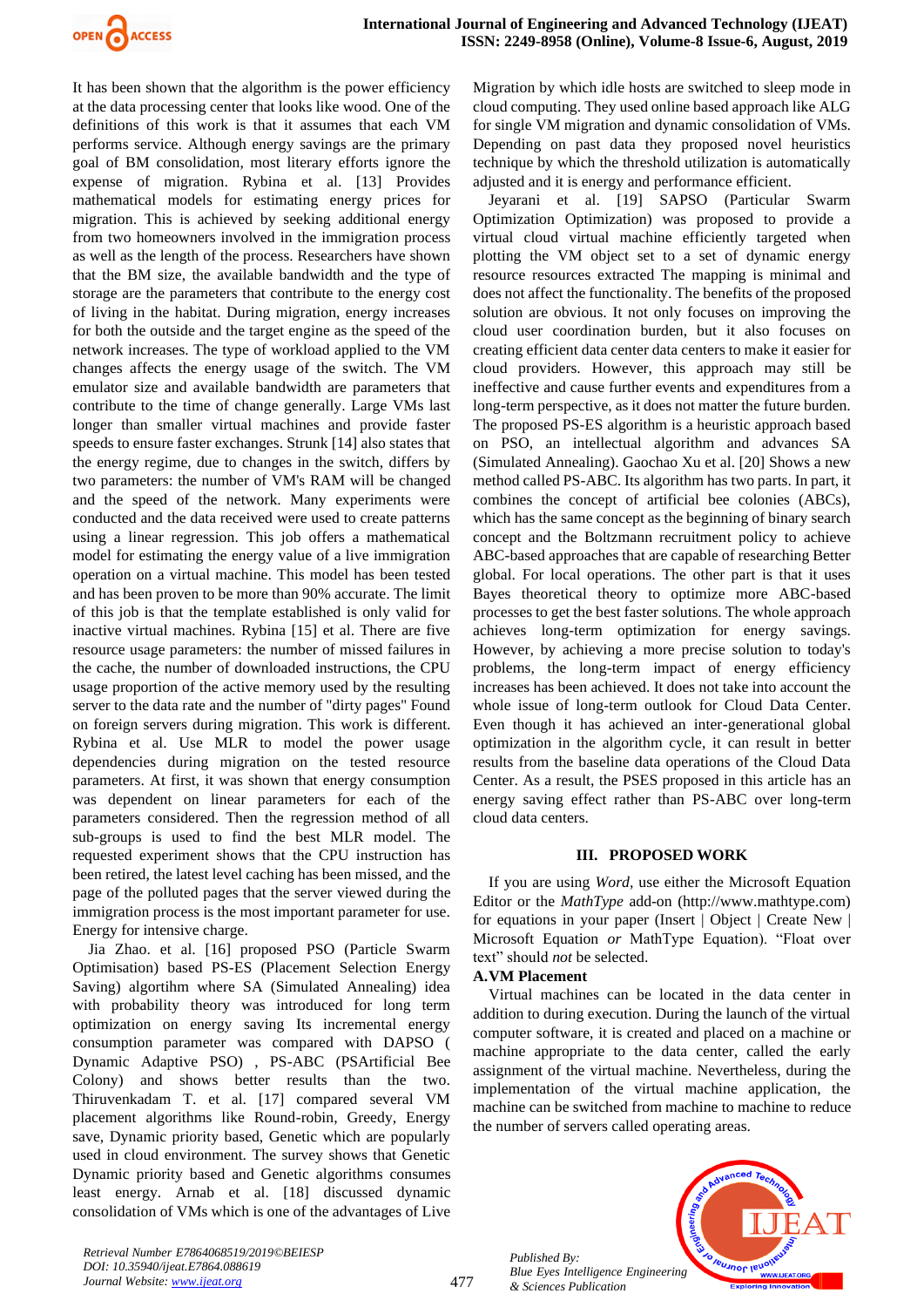The intelligent and efficient eeadoSelfCloud system seeks to find research issues related to the virtual and virtual premises of the virtual machine. The sequence of execution or flow of eeadoSelfCloud is shown in Figure 1. An important part of the energy used by the server is reported for the CPU go behind by the memory according to the data provided. So, only two basic dimensions of CPU and memory resources are measured for test unit.

For the early assignment of VM machines, physical machines or host servers in data centre are classified into four different groups Critical, Active, Selfish and Overflow group by using Bee Lion Optimization (BLO) algorithm. This BLO algorithm is used to select the best VMs based on their current CPU utilizations, Residual Power and Previous Allotted Count. The four groups are described below.

1) Critical Group: The server uses about 70% of its highest power in the state of the Internet when it is entirely or very low CPU usage. So this work can remain SMs inactive in the power saving situation using the power provided by virtual monitors (VMMs) or the installer. Windows KVM servers support the S4 (hibernation) and S3 (sleep / standby) power levels. VMware has a sub-system called VMware Distributed Power Management (DPM) to decrease the power utilization of the server pool by shutting down the server. Critical groups include AFs that are in an energy saving situation.

2) Active Group: Virtual machines need a lot of resources throughout preliminary unit to establish the guest operating system and the host software. In the active group, this work remain the amount of inactive servers in the online state of which t is a low value, straight relative to the frequency of deploying the virtual machine's client. Each virtual machine is initially deployed to the appropriate officer for the active group. When the virtual machine is deployed at the SM, it turns it into a virtual machine and sends it to the corresponding SM of the selfish group.

3) Selfish Group: Any VM can be placed in SM if the status is approved. This means that after the SM resource allocation, it should not exceed previous allotted count . The selfish group has such primers whose resources are not allocated to helmets. If the resource allocation to the SM resource tree is automatically transferred to the overflow group.

4) OverFlow Group: This class contains SMs whose previous allotted count value is exceed the target allocation count. The machine of this class is deemed complete or complete, and no more virtual machines will be placed on such SMs.

Algorithm I Initial Placement or Virtual Machines **Input:** S - Total Amount of SM on Data Center V - Total Amount of VM to be installed t — threshold value TAC -Target Allotted Count PAC - Previous Allotted Count **Output:** m VMS will be placed in am'ropriate SMS 1 : **for** 1 to S **do**  2: **while** 1 to V **do**  3: Seek suitable SM IBFD using in target class 4: **if** SM not found **then** 5: Turn on next SM from critical group 6: **end if** 7: Install VM on SM 9: **if** VM is available **then** 

*Retrieval Number E7864068519/2019©BEIESP*

*DOI: 10.35940/ijeat.E7864.088619 Journal Website[: www.ijeat.org](http://www.ijeat.org/)*

12: Install VM to SM 13: **else**  14: Shift SM to selfish group 15: **end if**  16: **if** PAC < TAC **then** 17: Shift SM from critical group to active group 18: **end if** 19: **end if** 20: **end while**

11: **if** PAC < TAC **then**

10: Seek suitable SM IBFD using in selfish group

21: **end for**

Algorithm 1 illustrates the process for restarting the virtual machine from eeadoSelfCloud. Each VM was first created in the appropriate SM of the active group. VM delivers the necessary resources from SM Pi and adjusts the operating system and applications. If there is not enough resources in the SM for each of them, then it will find the out-going request who meets the status of the acceptance and sends it to the state of the VM by sending it to the active group. Then VM is inserted into the new SM offset. When VM completes the work of creating the operating system and applications, it changes into a selfish group. However, it is impossible that none of the upper-level cabinet greed faces a welcome state. In such a condition, the target group itself will change into greedy people. A greedy machine that has previous allocated count exceeds the target allocation count has been promoted to overflow group. These fitness of physical machines have been declared complete because the remaining of resources allocation have been saved to increase resources quickly and efficiently in the future. The number of SMs in the active group is always maintained until a certain value to keep time for an critical VM group. Therefore, if the number of SMs in the active groups falls below the low-cost value, one of the critical SMs will be entered and promoted in the active group. **BLO algorithm** 

The requested operators in the previous section can define the optimization rules for the BLO. The BLO algorithm is defined as a triangle function that best resembles the optimal solution for the following optimist problems:

# $BLO(E, F, G)$  (1)

where E is a function that generates the random initial solutions, F manipulates the initial population provided by the function E, and G gives accurate when the finish condition is fulfilled. The functions E, F, and G are defined as follows:

$$
\partial \vec{A} \{P_{\text{Bes}}, P_{\text{OB}}, P_{\text{Beslion}}, P_{\text{OBL}}\} \qquad (2)
$$
\n
$$
\{P_{\text{Bes}}, P_{\text{Beslion}}\} \overline{A} \{P_{\text{Bes}}, P_{\text{Beslion}}\} \qquad (3)
$$
\n
$$
\{P_{\text{Bes}}, P_{\text{Beslion}}\} \overline{A} \{true, false\} \qquad (4)
$$

where  $P_{Bee}$  is the matrix of the position of bees,  $P_{\text{Beelion}}$  includes the location of beelions,  $P_{\text{OB}}$  includes the consequent fitness of bees, as well as  $P_{OBL}$  has the fitness of beelions. The pseudo codes the BLO algorithm are described as follows:





478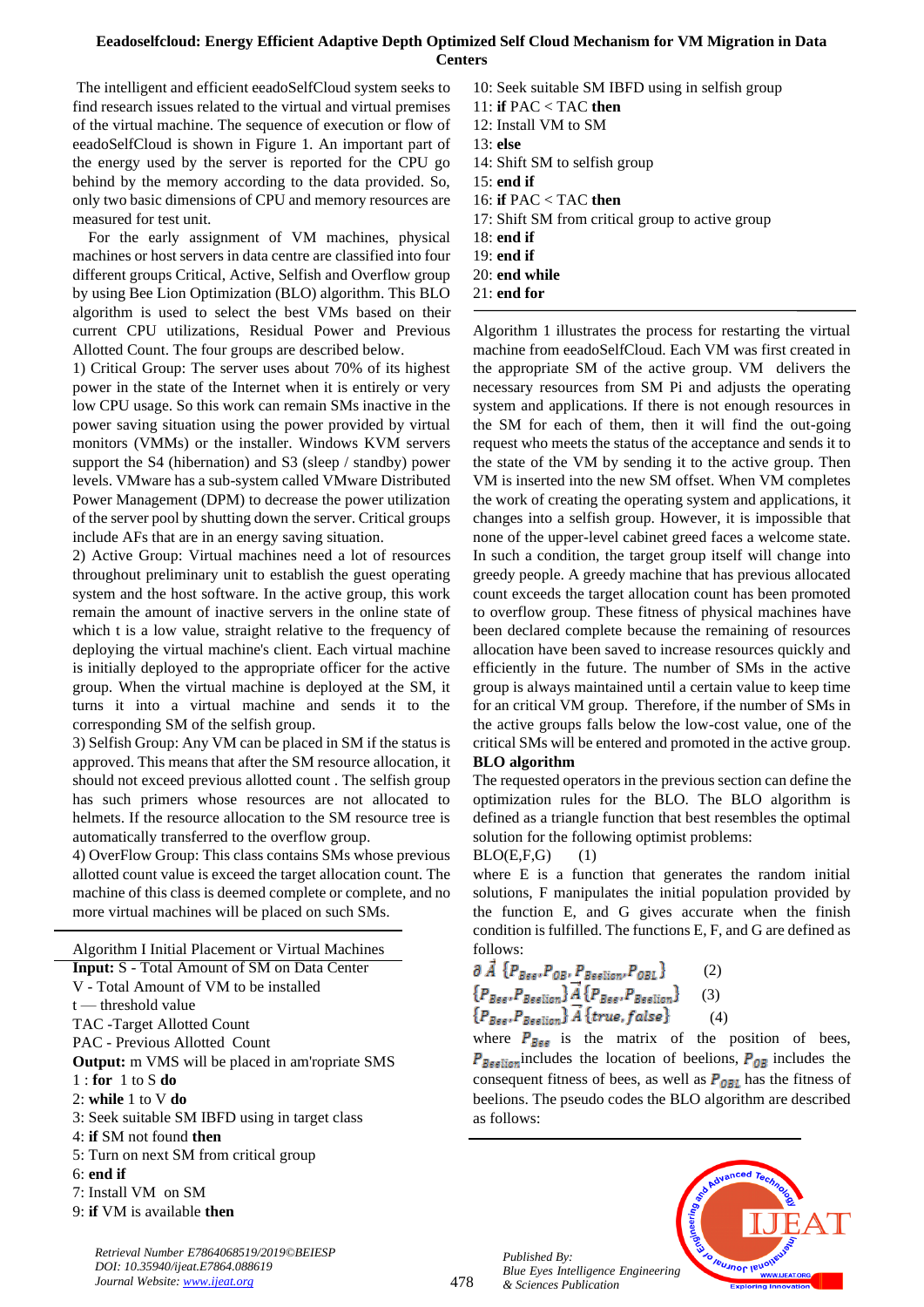

**Initialize** the first population of ants and beelions randomly Calculate the fitness of ants and beelions Discover the finest beelions and assume it as the elite (determined optimum) **while** the finish condition is not fulfilled **for** each bee Choose an beelion with Roulette wheel Renew f and g Produce a random walk and normalize it Renew the location of bee **end for C**ompute the fitness of every bees Change an beelion by its equivalent lion it if grow to be fitter Renew elite if an beelion grow to be fitter than the elite **end while** 

# **Return** elite

In BLO algorithms, beelion and bees were started randomly by using E-function. In referring to the function F, update the position of the relationship to the ear selected by the wheel and the elite operator. The Location of bees is pre-determined in proportion to the current count. The location for the update was made by two randomly around the white and selected dignitaries. When the bees fly accidentally, they are evaluated by physical function. If a bee is better than anything, their position is considered a new position for beelions in the next talk. The best beelions are compared to the best beelions detected during Optimization and, if necessary, as needed. These steps are times, while G functions return false.



# **Fig.1Architecture Diagram of Proposed eeadoSelfCloud VM Allocation**

The virtual machine allocation process is divided into two steps: In the first step virtual machines are selected to move in the second stage, the selected virtual machine is placed on the machine using Algorithm 1. To determine if the virtual machine needs changes, we can enter two selective levitation rules. The basic idea is to set high and low for machine usage and keep the CPU from all VMs distributed between hosts between these levels. If CPU usage is below the threshold, all virtual machines must be switched from this machine and the machine must be inserted into sleep mode to eliminate battery consumption. If using too high, some virtual machines are switched off from the machine to reduce the usage. The goal is to keep free resources to prevent violations of the SLA as a result of merging when the virtual machine is growing. The difference between old and new position creates a set of virtual machines that need redistribution. This new location has been achieved through the new Energy Efficient Dynamic Resource Allocation (EEDRA) based on local and global research scheme.

This algorithm is the main detection algorithm that searches nodes in a set of rules and certifications. The request for a virtual host throttle across a search network of a node that meets its resource needs. We use the abbreviation query terms for requesting a VM placeholder in the remaining files. The nodeAgent query gets selected the potentially best node with enough capacity to host the VM based on the local saved information. If the selected node is a neighbor rather than the node that receives the request, nodeAgent will send a request to that neighborhood to search for the desired resource. NodeAgents sends a query from a potential solution to better when nodeAgent is not able to find a better solution than it or the query expires. There are six policies that can be used by nodeAgents, and best-of-breed viruses are selected by a Bee Lion Optimization (BLO) algorithm. Six initial VM principles, including.

1) **Most- Exploitation:** Select the most used node with enough capacity from its neighbor (including itself). Using nodes is a proportion of resources used to their total capacity. 2) **Least-Exploitation**: Select the node that is used at least sufficiently from its neighbor (including itself).

3) **First-Fit:** Select the first node that is capable enough from its neighbor (including itself).

4) **Minimization of Migrations:** Immigration Reduction Policy (MM) selects the minimum number of virtual machines needed to switch from the machine to reduce the CPU usage below the high bandwidth level if the upper level is violated. Allow Mj to be a set of virtual machines that are currently distributed to host j. Then N (Mj) is the energy of Mj. The MM policy found the set  $\in N$  (Mj) set in (3).

|  |                                                                                | $\int \left\{ \frac{T}{\tau} \in N(M_j), d_j - \sum_{m \in \mathcal{T}} d_a(v) < L_d \right\}$ |  |
|--|--------------------------------------------------------------------------------|------------------------------------------------------------------------------------------------|--|
|  | $MM = \begin{cases}  T  \rightarrow min \}, \\ M_j, \\ \emptyset, \end{cases}$ | <i>if</i> $d_j > L_d$ ; (3)                                                                    |  |
|  |                                                                                | if $d_i > L_o$ ;                                                                               |  |
|  |                                                                                | otherwise                                                                                      |  |

Where Ld is the higher limit. Lo is lower than dj, using the current CPU. And  $d_a(v)$  are part of the CPU utilization used for the VM.

5) **Highest Potential Growth :** When the higher level is violated, the HPG policy changes the virtual machine that has the lowest CPU usage to the CPU capability defined by the VM parameters to reduce the potential increase in host use and prevention official SLA (4).



*Published By:*

*& Sciences Publication* 

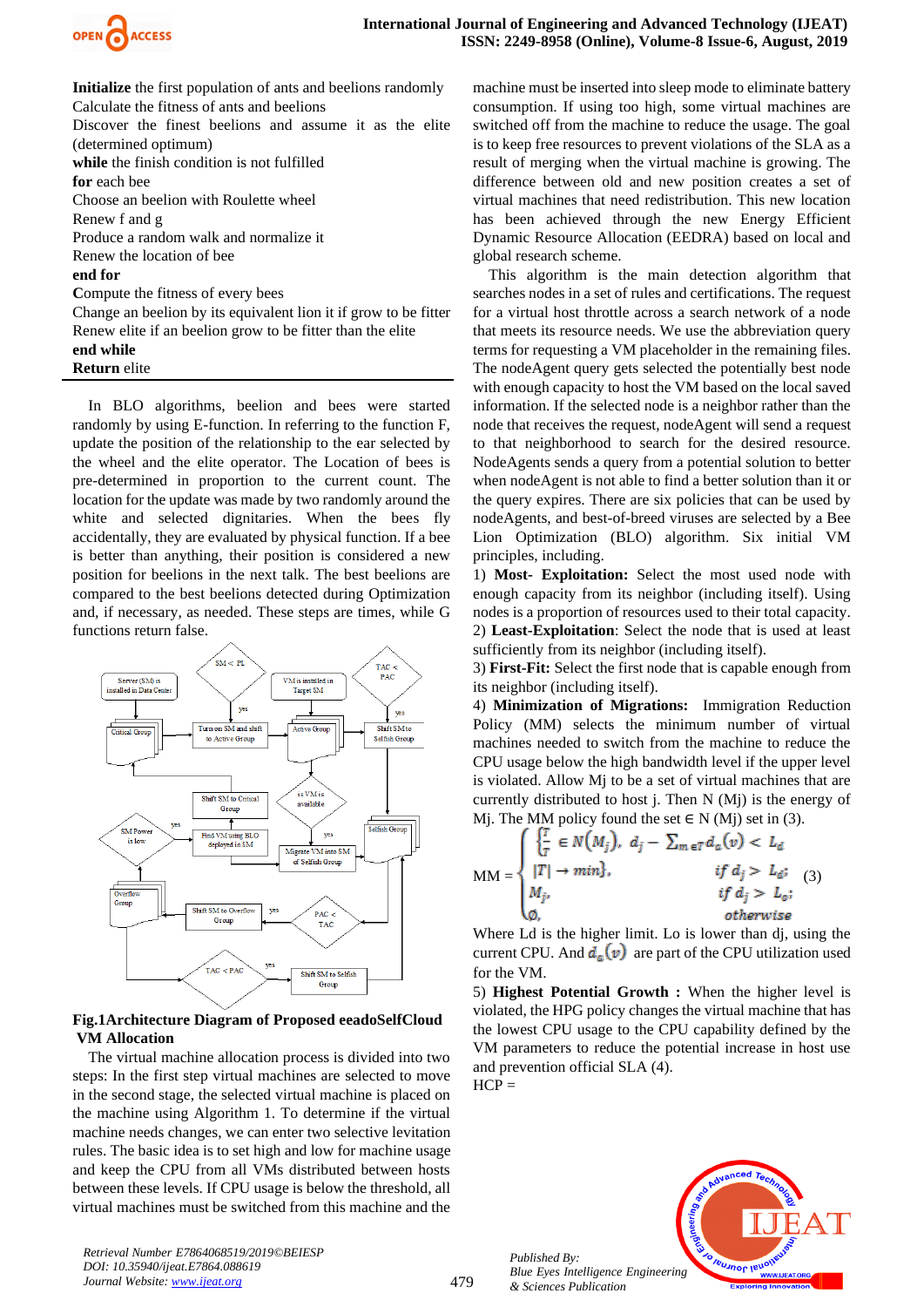$$
\begin{cases}\n\left\{\frac{T}{T} \in N(M_j), d_j - \sum_{m \in T} d_a(v) < L_d \\
\sum_{m \in T} \frac{d_{a(m)}}{d_{r(m)}} \to \min\right\}, & \text{if } d_j > L_d; \\
M_j, & \text{if } d_j > L_o; \\
\emptyset, & \text{otherwise}\n\end{cases} \tag{4}
$$

k

where  $d_{r(m)}$  is the portion of the CPU capacity at first requested for the VM m in addition to describes as the VM's parameter.

**Table1: VM Allocation Policies based on Different Entry and Heuristics**

| <u>umu tivuliotic</u> |                      |                                                |  |  |  |  |  |
|-----------------------|----------------------|------------------------------------------------|--|--|--|--|--|
| <b>Policies</b>       | <b>Request Entry</b> | <b>Schemes</b>                                 |  |  |  |  |  |
| Dist-Min              | <b>Distributed</b>   | <b>Min Exploitation</b>                        |  |  |  |  |  |
| Dist-FF               | <b>Distributed</b>   | <b>First-Fit</b>                               |  |  |  |  |  |
| Dist-Max              | <b>Distributed</b>   | Max<br><b>Exploitation</b>                     |  |  |  |  |  |
| Dist-MM               | <b>Distributed</b>   | <b>Minimization</b><br>of<br><b>Migrations</b> |  |  |  |  |  |
| Dist-HPG              | <b>Distributed</b>   | <b>Highest Potential</b><br>Growth             |  |  |  |  |  |
| Dist-RC               | <b>Distributed</b>   | <b>Random Choice</b>                           |  |  |  |  |  |

6) **Random choice:** The Random Choice Policy (RC) is based on a random selection of the number of virtual machines needed to reduce the CPU usage of the host under the boot threshold. According to the uniformly divided randomness (Y), which has the index of the value of Mj, the set of policy choices RCP  $\in$  N (Mj), as shown in (5).

$$
RCP = \begin{cases} \frac{T}{T} \in N(M_j), d_j - \sum_{m \in T} d_a(v) < L_d \\ Y = D(0, |N(M_j) - 1|) \}, & \text{if } d_j > L_d; \\ M_j, & \text{if } d_j > L_o; \\ \emptyset, & \text{otherwise} \end{cases}
$$

Where Y is the randomly divided random variable used to select a subset of  $M_i$ .

If nodeAgent and one of its neighbors offer the same benchmark value, the algorithm will select Neighborhoods through NodeAgent to increase the chances of finding better solutions in future visits, and ultimately Skip basic optima. If no neighbors or NodeAgent itself has enough capacity, nodeAgent will send a request to a neighbor. So if the query is stored in the neighborhood without the available resources, random selection may be able to skip requests between the nodes and the exit from the neighborhood, so that the search can continue. Every time a program is redirected to a nodeAgent, it is considered to have taken a one hop. The total number of changes needed to find successful nodes is the time it takes to process the request. We schedule the processing of requests using the highest miss (HMR) ratio. This request was rejected if the no of hops above HMR. Limiting the number of hops decreases the quality of the resulting solution and increases the number of rejections. However, it also protects the unlimited number of questions. We also assume that the queries can reach the system from multiple input points ("distribution records"). In these cases, they are distributed from their entry points according to the same law. Therefore, there are six types of validation and validation policy, as shown in Table I.

**Algorithm 2 VM Allocation Input:** Allocation Request [Insist, HMR, ResultantIndex]

*Retrieval Number E7864068519/2019©BEIESP DOI: 10.35940/ijeat.E7864.088619 Journal Website[: www.ijeat.org](http://www.ijeat.org/)*

|                                                |  |                         |  |  |  | <b>Output:</b> The place to put the allocation request, |  |  |  |  |
|------------------------------------------------|--|-------------------------|--|--|--|---------------------------------------------------------|--|--|--|--|
| ResultantIndex                                 |  |                         |  |  |  |                                                         |  |  |  |  |
| When receiving the request:                    |  |                         |  |  |  |                                                         |  |  |  |  |
| <b>if</b> ResultantIndex $=$ false <b>then</b> |  |                         |  |  |  |                                                         |  |  |  |  |
| if $HTL > E$ then                              |  |                         |  |  |  |                                                         |  |  |  |  |
| $f =$ detect the VM with IBFD                  |  |                         |  |  |  |                                                         |  |  |  |  |
| if $f =$ Self then                             |  |                         |  |  |  |                                                         |  |  |  |  |
| if $f == -1$ then                              |  |                         |  |  |  |                                                         |  |  |  |  |
| $f =$ arbitrary VM from the local of VM        |  |                         |  |  |  |                                                         |  |  |  |  |
| end if                                         |  |                         |  |  |  |                                                         |  |  |  |  |
| $HMR=HMR-1$                                    |  |                         |  |  |  |                                                         |  |  |  |  |
| send the request to f                          |  |                         |  |  |  |                                                         |  |  |  |  |
| $place = f$                                    |  |                         |  |  |  |                                                         |  |  |  |  |
| $ResultantIndex = true$                        |  |                         |  |  |  |                                                         |  |  |  |  |
| end if                                         |  |                         |  |  |  |                                                         |  |  |  |  |
| $place = -1$                                   |  |                         |  |  |  |                                                         |  |  |  |  |
|                                                |  | $ResultantIndex = true$ |  |  |  |                                                         |  |  |  |  |
| end if                                         |  |                         |  |  |  |                                                         |  |  |  |  |
| end if                                         |  |                         |  |  |  |                                                         |  |  |  |  |
| return place and ResultantIndex                |  |                         |  |  |  |                                                         |  |  |  |  |

# **IV. RESULT AND DISCUSSION**

#### **A. Experimental Setup**

This section describes an appraisal of the proposed method implementation by simulating the data center with 2500 physical nodes. We have faked our framework in the middle of CloudSim and built our eeadSelfCloud. Each node is connected to nodeAgent and is supposed to use a virtual machine of different types. The maximum capacity of each node is limited to 10 PCs, and the carrier provides 10 VMs with 1 to 10 PCs. We've received a total of 20,000 requests for virtual machines that come into the system after Poisson's arrival. Each request has a capacity requirement that is accidentally selected from [1, ..., 10] set and is matched to the VM type.

Virtual machines are deployed and stopped during each experiment. Cloud-based services are of lesser duration, so we have taken the VM's life pattern by using randomly assigned variants to eliminate the potential gap potential associated with a particular type of program and to show a variety of applications, Which can be deployed in a cloud database. To avoid relaying requests to the environment, we limit the number of hops for  $HTL = 20$  hops. The level of merger again. The burden that resources are supposed to be reunified is determined at 40% of the total node capacity. Experiments are approved to execute for 20000 units, each time is 0.1 seconds of testing and 1 hour of resource utilization.

# **B. Performance Parameters**

In this section the proposed approach is evaluated by using the following evaluation metrics:

*1) Data Center Utilization: This variable is to use* 

*analysis how much data center is utilized. It is determined to be the total capacity used by the VM to divide the time based on the total capacity contained in the data center.* 



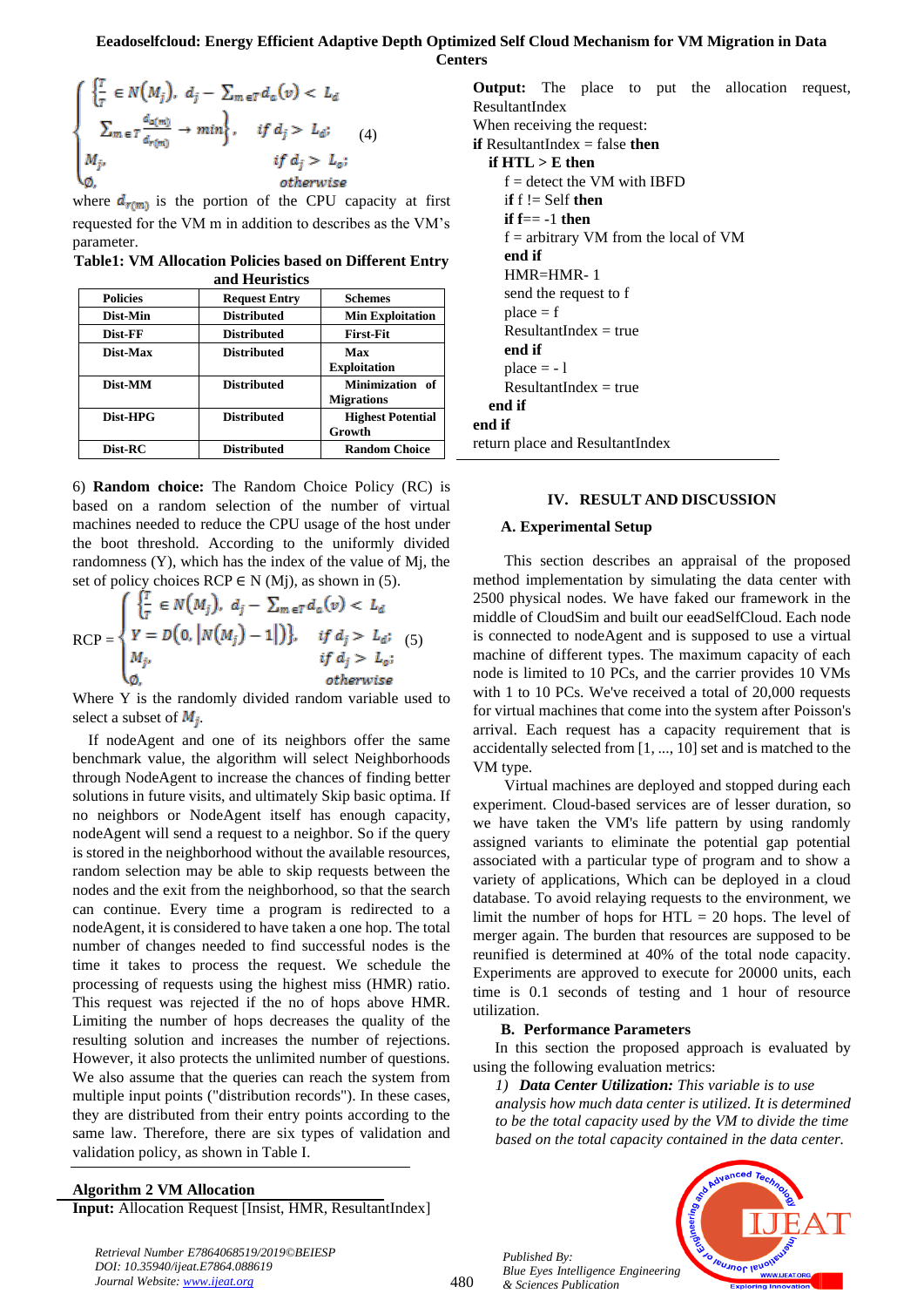

Data center usage is found by equation (1),

$$
DCU(t) = \frac{\sum_{k=1}^{n} \text{Req}_j(t)}{T \times P_{server}} \tag{1}
$$

Where N is the amount of placement requests,  $\text{Re}q_i(t)$  is the

owed ability for Request, at time t, T is the full amount of

servers, in addition to  $P_{server}$  is the capacity of each server.

**2) Average Node Utilization**: This metric is evaluated by using Equation (2),

 $\label{eq:1} P_{nodes}\left(t\right) = \frac{\sum_{k=1}^{N} \text{Req}_{\text{y}}(t)}{T_{active} \, \textit{X} \, P_{server}} \quad \quad (2)$ 

where  $T_{\text{active}}$  is the amount of active nodes in the surroundings. This meter gives the concept of distribution, distribution, and the way an active server is currently being used. It is straight relative to the use of energy in the system and related values.

**3) Amount of hops:** This is the amount of hops needed to find the available nodes needed from the VM request. It calculates how fast the technique is correct and responsive to questions and be able to be evaluated to the calculation period in the collection method.

**4) Request Rejection ratio:** This is metric is used to find the total no of request is rejected in cloud.

$$
RRR(t) = \frac{\sum_{k=1}^{N} \text{Demand}_j(t) - \sum_{k=1}^{N} \text{Req}_j(t)}{\sum_{k=1}^{N} \text{Demand}_j(t)}
$$
(3)

Rejections can happen for a variety of reasons, including: • Failure to find appropriate resources within HTML limits. Lack of sufficient resources.

#### **5) Power Consumption:**

The metric is calculated by using the equation (4)

Power Consumption = Total Power - Residual Power (4)

#### **C. Result and Discussion**

To analysis the performance of the classifier system, it is compared with various techniques by using the performance metrics which are mentioned above. This is shown in the below tables and graphs.

# **i) Experiment No #1 : Performance Analysis on Impact of Request Propagation**

The initial experiment examines the impact of the distribution on the distribution of resources. In order to decide how the Input Policy influences system performance, we compare the effects of implementing a central policy for integrating and distributing virtual machine queries to system processes.



481

*Retrieval Number E7864068519/2019©BEIESP DOI: 10.35940/ijeat.E7864.088619 Journal Website[: www.ijeat.org](http://www.ijeat.org/)*

From the graph, it is shown that the average no of hop count value is lesser in Minimum Migration Policy. As well as the request rejection value is also lesser in Minimum Migration Policy. Data Center Utilization value is higher for Minimum Migration Policy than the other policies. Minimum Migration Policy utilizes the nodes in higher level. So Minimum Migration Policy is considered as the best VM migration policy than other policies.

# **ii) Experiment No #2 : Performance Analysis of Power Consumption based VM Load**

In the second experiment, the energy usage is analysed based on the VM. The use of energy at the data center and the failure rate of the VM deployment has been taken into account as a parameter for the study. Energy consumption is the total power utilization in all server data centers after the deployment of the desired virtual machine. The level of failure in the VM deployment is a number that illustrates the number of Prime Minister's unsuccessful choices for deploying the VM. The experimental results obtained from algorithms for using VM for medium power consumption after the deployment of 100 virtual machines are shown in Figure 3.



From the graph, it is shown that the eeadoSelfCloud consumes less energy than the other VM allocation mechanism. So it is considered as the best VM allocation mechanism for data center in self organization cloud.

# **iii) Experiment No #2 : Performance Analysis of Power Consumption based Policy**

In the third experiment, power consumption based on the various VM engine policies is examined. The experimental results obtained from algorithms for using VM for medium power consumption after the deployment of 100 virtual machines are shown in Figure 3.